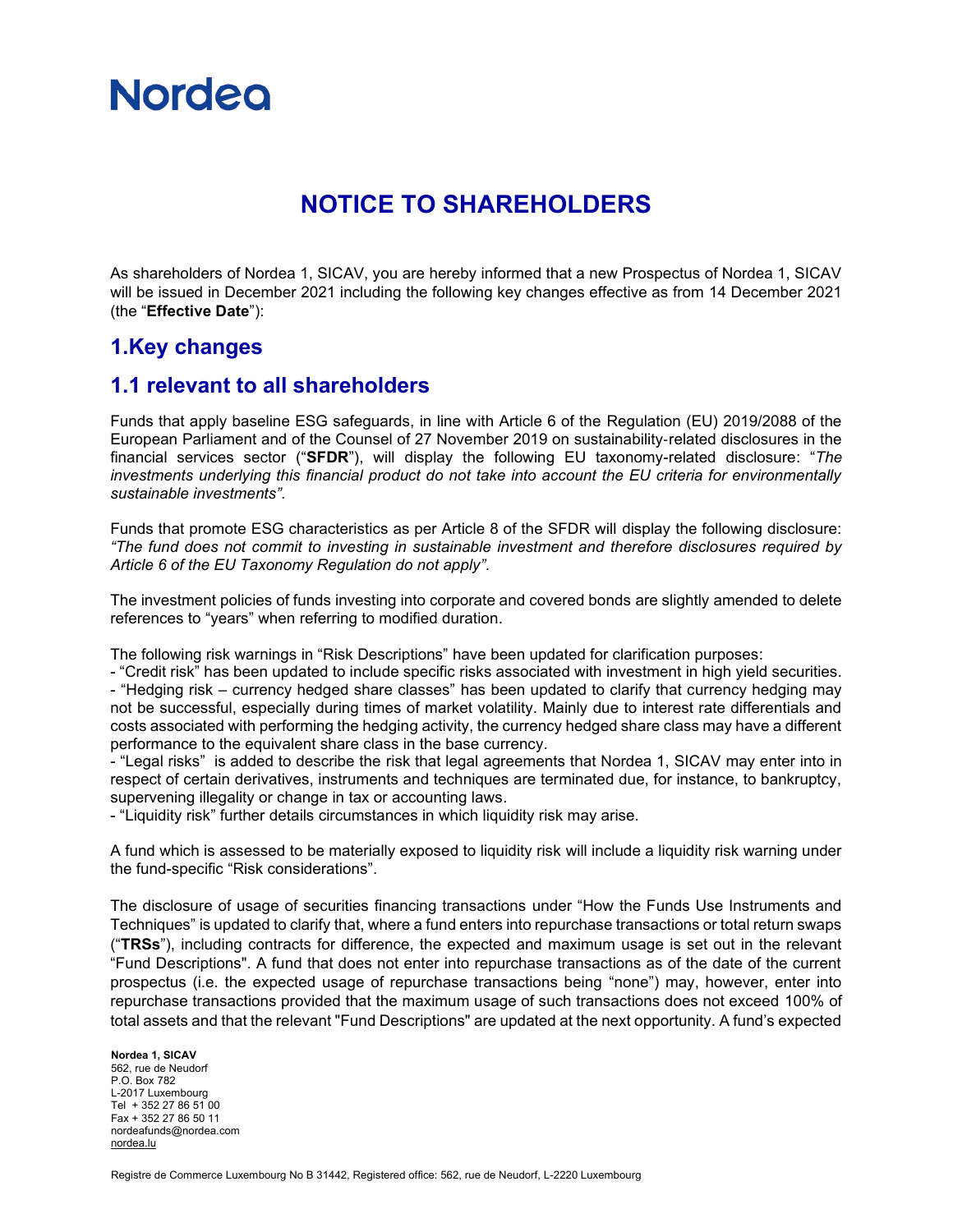## **Nordeo**

usage is an indicative limit, not a regulatory limit, and the actual usage may exceed the expected usage from time to time. Updated information on the actual usage is available on request and free of charge at the registered office of the management company.

According to the European Securities and Markets Authority (ESMA) guidelines on performance fees, where performance fees are calculated based on performance against a reference benchmark index, we are obliged to disclose the name of the benchmark and show past performance against it. Accordingly, we clarify under "the Performance fee" section that past performance against the hurdle rate is disclosed, once available, in the applicable KIID.

The "Share Class Fees" section has been streamlined in order to clarify cost implications for currency hedged share classes, and to confirm that "Operational expenses" include a central administration fee, depositary fees (charges for safekeeping and other associated services) and the subscription tax (*taxe d'abonnement*). Depositary transaction fees and other transaction-related fees, such as brokerage fees and commissions, stamp duty or similar levies fall under "Expenses not included in any of the above". There is no increase in the overall costs taken from each fund.

Under "Swing pricing" the maximum adjustment factor that may be applied has been increased from 1.75% to 2.00% of what the NAV would otherwise be for all share classes within a fund, in accordance with regulatory guidance and market practice. In extraordinary situations (such as high net dealings, significant market volatility, market disruption or significant economic contraction, a terrorist attack or war (or other hostilities), a pandemic or other health crisis, or a natural disaster), this limit may be increased, on a temporary basis, to protect the interests of shareholders. Shareholders will be notified of a decision to increase the adjustment swing factor limit via a notice. The swing factor of a specific fund is available upon request and free of charge at the registered office of the management company.

Under "Notices and Publications" it is clarified that notices and statements and confirmations will be sent to all shareholders at the address on the share-holders' register, either physically, electronically, or as an emailed link, subject to investor consent (where required).

The "SICAV" section includes the legal successor (J.P. Morgan SE, Luxembourg Branch) to the Depositary, J.P. Morgan Bank Luxembourg S.A, following a corporate restructuring due to take effect on or around 22 January 2022.

The list of board members and conducting officers of the Management Company, and the list of subinvestment managers, have been updated.

The updated Prospectus will further reflect regulatory updates, clarifications, minor formatting and editorial changes.

**Nordea 1, SICAV** 562, rue de Neudorf P.O. Box 782 L-2017 Luxembourg Tel + 352 27 86 51 00 Fax + 352 27 86 50 11 nordeafunds@nordea.com [nordea.lu](http://www.nordea.lu/)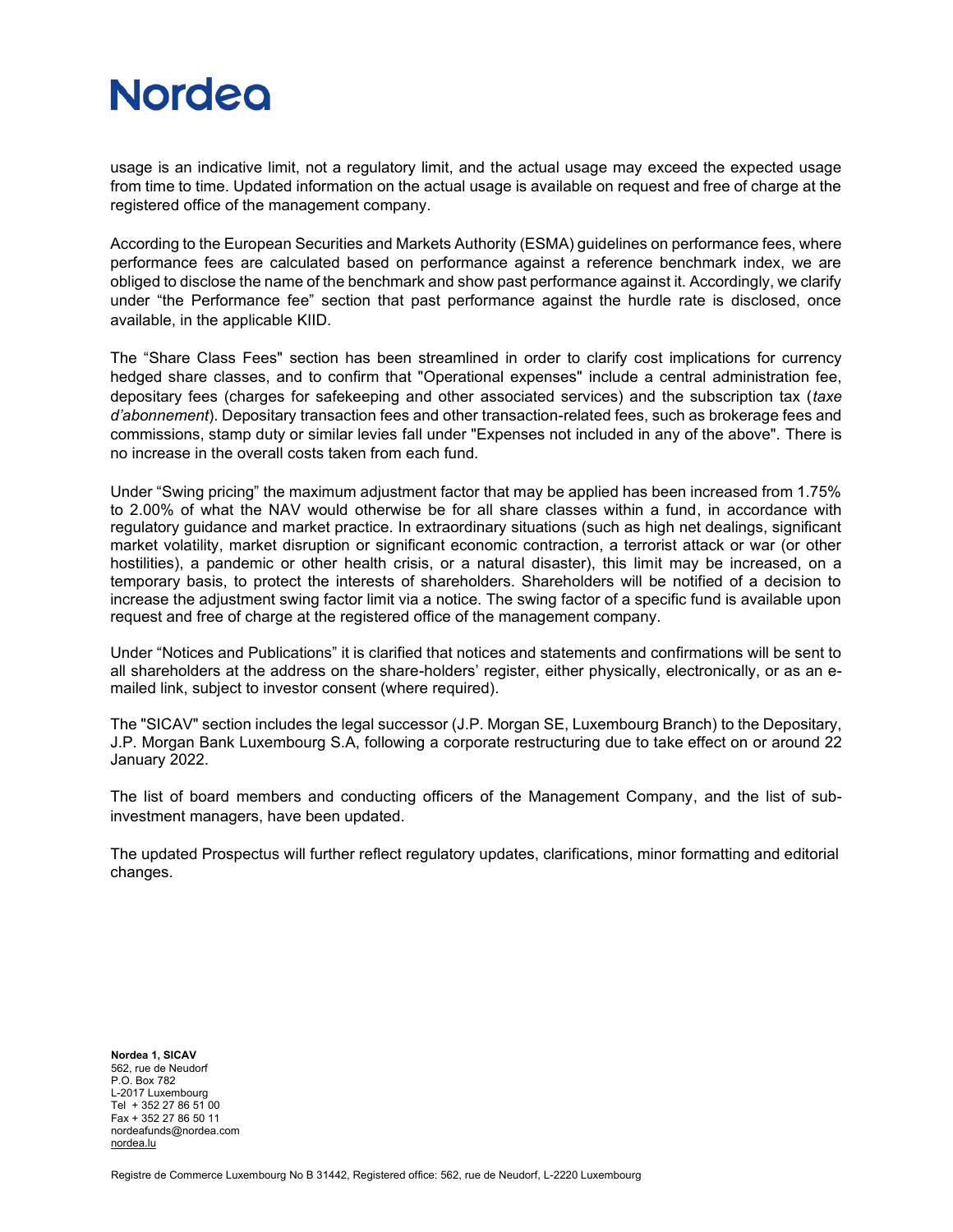#### **1.2 relevant to certain shareholders only**

| <b>Changes to existing funds</b>                                                                                |                                                                                                                                                                                                                                                                                                                                                                                                                                                                                                                                                                                                                                                                                                           |             |                                                                    |
|-----------------------------------------------------------------------------------------------------------------|-----------------------------------------------------------------------------------------------------------------------------------------------------------------------------------------------------------------------------------------------------------------------------------------------------------------------------------------------------------------------------------------------------------------------------------------------------------------------------------------------------------------------------------------------------------------------------------------------------------------------------------------------------------------------------------------------------------|-------------|--------------------------------------------------------------------|
| <b>Equity funds</b>                                                                                             |                                                                                                                                                                                                                                                                                                                                                                                                                                                                                                                                                                                                                                                                                                           |             |                                                                    |
| Nordea 1 - Asian Stars Equity Fund                                                                              | The fund intends to qualify as an "equity fund" in accordance<br>with the German Investment Tax Act as it continuously invests<br>more than 50% of total assets in equities as defined within the<br>German Investment Tax Act.                                                                                                                                                                                                                                                                                                                                                                                                                                                                           |             |                                                                    |
| Nordea 1 - Global Climate and<br><b>Environment Fund</b><br>Nordea 1 - Global Climate and<br>Social Impact fund | The "ESG Strategy" of these funds is amended to clarify that<br>the fund may invest in activities that contribute to any of the 6<br>environmental objectives defined in the EU Taxonomy. There is<br>no minimum proportion of investments aligned with any specific<br>environmental objective or activity.                                                                                                                                                                                                                                                                                                                                                                                              |             |                                                                    |
| Nordea 1 - Global Disruption Fund                                                                               | The management fees were reduced with effect from 1<br>September 2021 as follows:                                                                                                                                                                                                                                                                                                                                                                                                                                                                                                                                                                                                                         |             |                                                                    |
| Nordea 1 - Global Social<br><b>Empowerment Fund</b>                                                             | <b>Share Class</b>                                                                                                                                                                                                                                                                                                                                                                                                                                                                                                                                                                                                                                                                                        | <b>From</b> | Τo                                                                 |
|                                                                                                                 | L                                                                                                                                                                                                                                                                                                                                                                                                                                                                                                                                                                                                                                                                                                         | 0,850%      | 0,750%                                                             |
|                                                                                                                 | C                                                                                                                                                                                                                                                                                                                                                                                                                                                                                                                                                                                                                                                                                                         | 0,950%      | 0,850%                                                             |
|                                                                                                                 | $F$ (max)                                                                                                                                                                                                                                                                                                                                                                                                                                                                                                                                                                                                                                                                                                 | 0,950%      | 0,850%                                                             |
| Nordea 1 - Global Gender Diversity<br>Fund                                                                      | the meaning of the SFDR.                                                                                                                                                                                                                                                                                                                                                                                                                                                                                                                                                                                                                                                                                  |             | The fund will change from an Article 8 to an Article 9 fund within |
| Nordea 1 - Global Listed<br>Infrastructure Fund                                                                 | The following disclosure has been deleted from "Implementation<br>of the ESG strategy" under "SFDR related information" : "The<br>fund is applying a thorough assessment of applicable measures<br>and exclusions on a continuous basis, targeting the tangible<br>impact of relevant exclusions and filters, including but not limited<br>to NAM's Paris-aligned fossil fuel filter. Any transition following<br>from such assessment is aimed at being completed within<br>reasonable time and ensuring investors' best interest".<br>It is replaced with: "The strategy excludes companies based on<br>their exposure to certain activities that have been deselected<br>based on ESG considerations." |             |                                                                    |

**Nordea 1, SICAV** 562, rue de Neudorf P.O. Box 782 L-2017 Luxembourg Tel + 352 27 86 51 00 Fax + 352 27 86 50 11 nordeafunds@nordea.com [nordea.lu](http://www.nordea.lu/)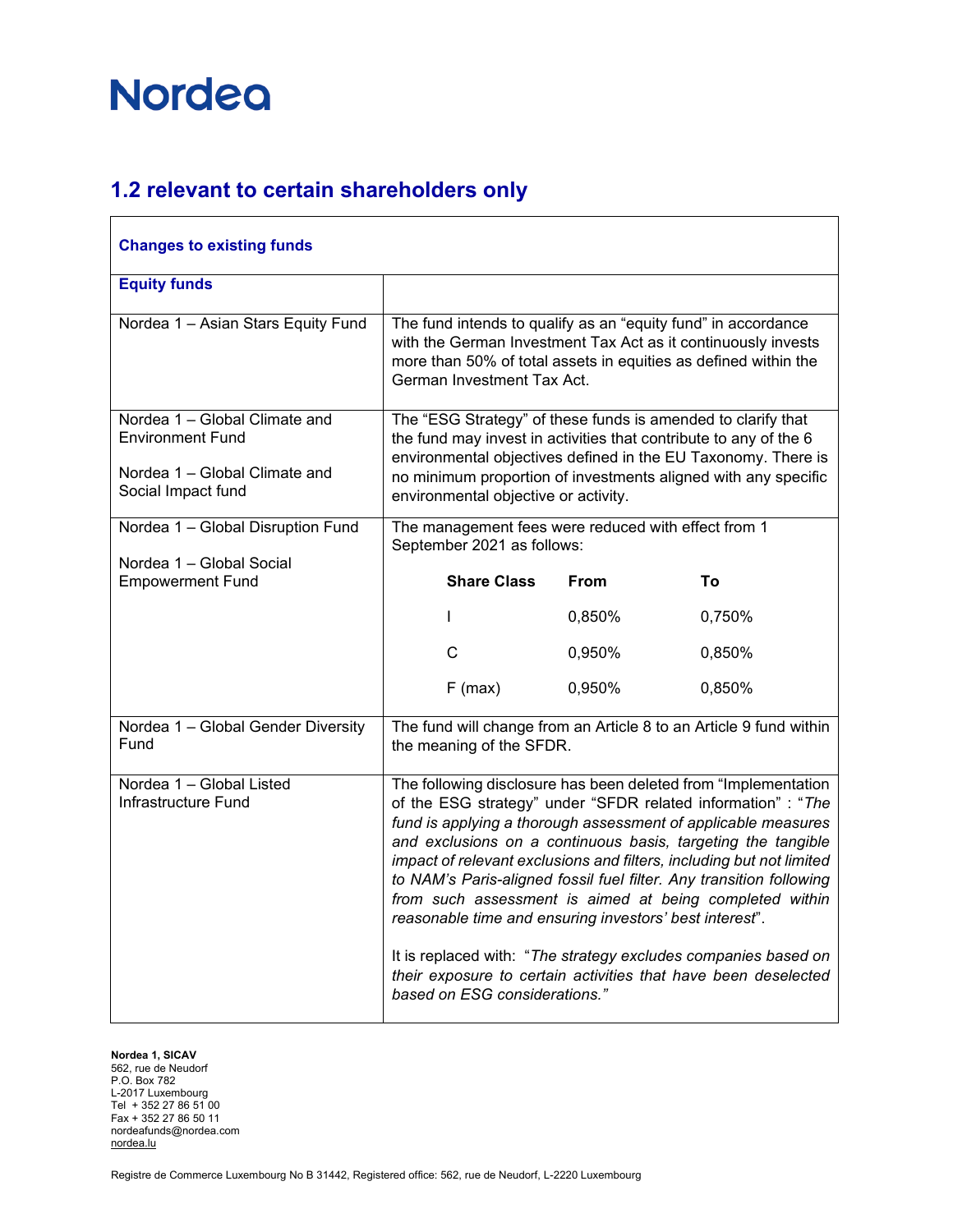| Nordea 1 - Global Real Estate Fund                                                                                               | The "ESG Strategy" under "SFDR related information" clarifies<br>that the fund's direct investments are screened based on ESG<br>scores. A minimum ESG score limit ensures that companies in<br>the lowest ESG score categories are excluded.                                                                                                                                             |
|----------------------------------------------------------------------------------------------------------------------------------|-------------------------------------------------------------------------------------------------------------------------------------------------------------------------------------------------------------------------------------------------------------------------------------------------------------------------------------------------------------------------------------------|
| Nordea 1 - Emerging Market Bond<br>Fund                                                                                          | Nordea Investment Management AB will replace the Sub-<br>Investment manager PGIM Inc. as of the Effective Date.                                                                                                                                                                                                                                                                           |
| Nordea 1 - Emerging Market Bond<br><b>Opportunities Fund</b>                                                                     |                                                                                                                                                                                                                                                                                                                                                                                           |
| Nordea 1 - European Small and Mid<br>Cap Equity Fund                                                                             | The fund's investment policy is modified so that the fund may<br>invest at least 75% of total assets in equities and equity-related<br>securities issued by companies that are domiciled, or conduct<br>the majority of their business, in Europe and whose market<br>capitalisation (at the time of purchase) is EUR 20 billion or less,<br>or are constituents of the fund's benchmark. |
| Nordea 1 - Indian Equity Fund                                                                                                    | Manulife Investment Management (Singapore) Pte. Ltd is<br>appointed as Sub-Investment manager as of the Effective Date,<br>advisor ICICI<br>Investment<br>Prudential<br>replacing<br>Asset<br>Management Company Ltd.                                                                                                                                                                     |
| Nordea 1 - Nordic Equity Fund<br>Nordea 1 - Nordic Ideas Equity Fund<br>Nordea 1 - Stable Emerging Markets<br><b>Equity Fund</b> | The funds will change from Article 6 to Article 8 funds within the<br>meaning of the SFDR.                                                                                                                                                                                                                                                                                                |
| Nordea 1 - Norwegian Short-Term<br><b>Bond Fund</b><br>Nordea 1 - Swedish Short-Term<br><b>Bond Fund</b>                         | In order to avoid misunderstandings and to ensure alignment<br>with the effective repricing exercise performed on floating rate<br>notes, we propose to remove the following text from the<br>investment policy of these funds: "Floating-rate debt securities<br>will have their interest rates adjusted to market conditions at<br>least once a year according to their issue term."    |
| <b>Bond funds</b>                                                                                                                |                                                                                                                                                                                                                                                                                                                                                                                           |
| Nordea 1 - Conservative Fixed<br>Income Fund                                                                                     | The investment policy has been amended to clarify that the<br>fund may invest up to 25% of total assets in high yield debt<br>securities.                                                                                                                                                                                                                                                 |
|                                                                                                                                  | The fund's expected gross leverage is reduced from 300% to<br>200%.                                                                                                                                                                                                                                                                                                                       |
| Nordea 1 - Global Green Bond Fund                                                                                                | The fund's investment policy is updated to clarify that the fund's<br>major part of currency exposure is hedged to the base currency,<br>although it may also be exposed (through investments or cash)<br>to other currencies.                                                                                                                                                            |

**Nordea 1, SICAV**

562, rue de Neudorf P.O. Box 782 L-2017 Luxembourg Tel + 352 27 86 51 00 Fax + 352 27 86 50 11 nordeafunds@nordea.com [nordea.lu](http://www.nordea.lu/)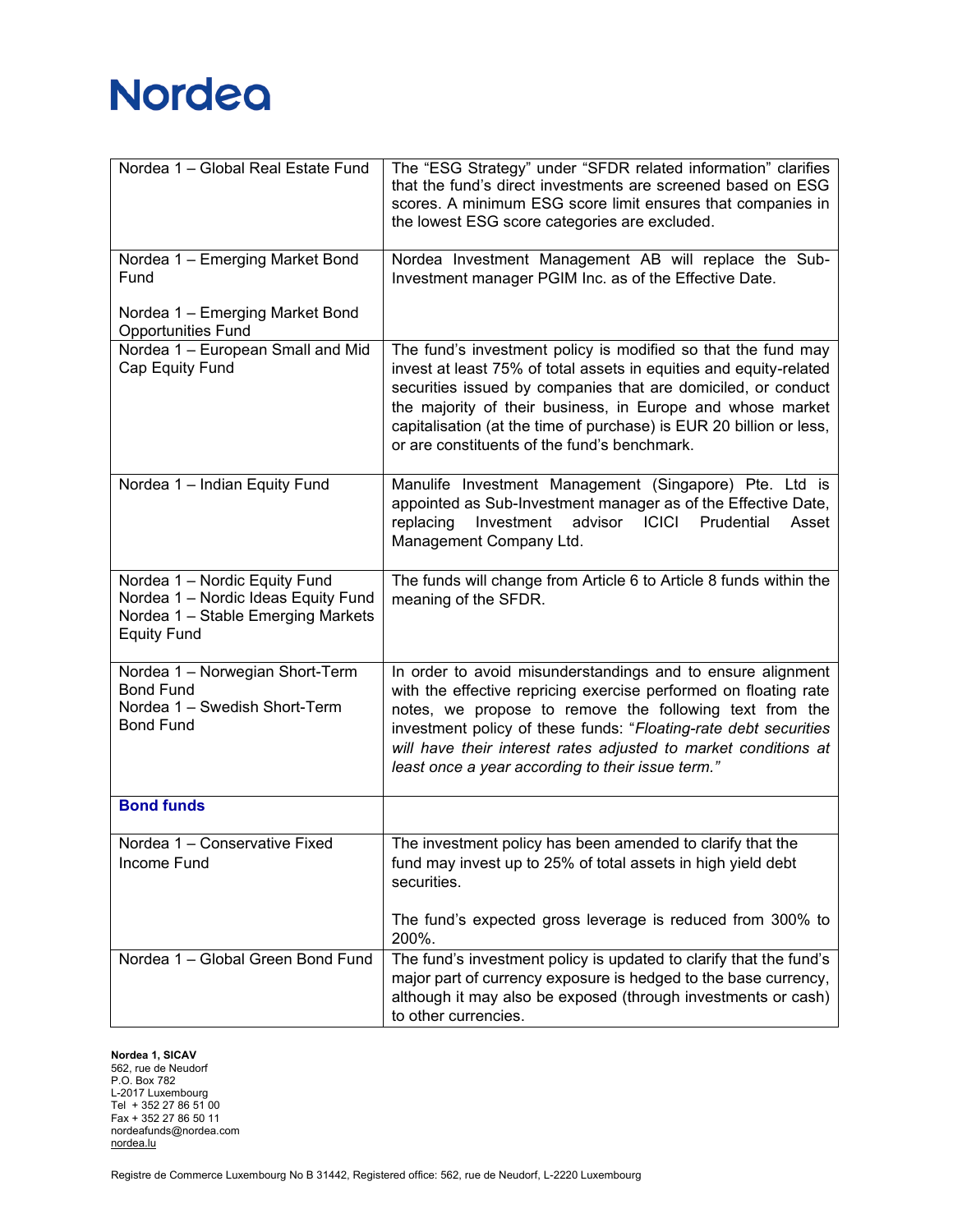|                                                               | The benchmark used by the fund for performance comparison<br>purposes only will be changed from Bloomberg Barclays MSCI<br>Global Green Bond Index to Bloomberg MSCI Global Green<br>Bond Index Total Return Hedged to EUR.                                                                                                                                                                                                                                                                                                                                                                   |  |
|---------------------------------------------------------------|-----------------------------------------------------------------------------------------------------------------------------------------------------------------------------------------------------------------------------------------------------------------------------------------------------------------------------------------------------------------------------------------------------------------------------------------------------------------------------------------------------------------------------------------------------------------------------------------------|--|
|                                                               | The investment policy has been streamlined to clarify the fund's<br>focus on investment in green bonds.                                                                                                                                                                                                                                                                                                                                                                                                                                                                                       |  |
|                                                               | The "SFDR related information" is amended to clarify that the<br>fund may invest in activities that contribute to any of the 6<br>environmental objectives defined in the EU Taxonomy.<br>However, it is indicated that there is no minimum proportion of<br>investments aligned with any specific environmental objective or<br>activity and the identification and evaluation (on either the use of<br>proceeds level or the issuer level, as appropriate) of the extent<br>to which the fund's sustainable investment objectives are<br>attained is subject to relevant data availability. |  |
| Nordea 1 - European Corporate<br><b>Stars Bond Fund</b>       | The name of the benchmark used by the fund for performance<br>comparison only is amended from ICE BofA Euro Corporate<br>Bonds Index to ICE BofA Euro Corporate Index.                                                                                                                                                                                                                                                                                                                                                                                                                        |  |
|                                                               | The wording "The team also manages currencies actively" is<br>removed as the fund invests in EUR only.                                                                                                                                                                                                                                                                                                                                                                                                                                                                                        |  |
| Nordea 1 - European Covered Bond<br><b>Opportunities Fund</b> | it is clarified that the maximum usage of repurchase<br>transactions is 100% of total assets.                                                                                                                                                                                                                                                                                                                                                                                                                                                                                                 |  |
|                                                               | Taking into account the increasing number of non-European<br>issuers issuing in EUR, the investment policy is amended to<br>reflect that the fund may invest at least two thirds of total assets<br>in debt securities that are denominated in European<br>currencies or that are issued by public authorities in Europe<br>and covered bonds that are denominated in European<br>currencies or that are issued by public authorities, or by<br>companies or financial institutions that are domiciled, or<br>conduct the majority of their business, in Europe.                              |  |
|                                                               | It is clarified under "Strategy" that the fund will as part of the<br>investment policy use sell-buy back transactions to leverage its<br>exposure in order to increase the expected return of the fund.                                                                                                                                                                                                                                                                                                                                                                                      |  |
| Nordea 1 - European Covered Bond<br>Fund                      | Taking into account the increasing number of non-European<br>issuers issuing in EUR, the investment policies of these funds                                                                                                                                                                                                                                                                                                                                                                                                                                                                   |  |

#### **Nordea 1, SICAV**

562, rue de Neudorf P.O. Box 782 L-2017 Luxembourg Tel + 352 27 86 51 00 Fax + 352 27 86 50 11 nordeafunds@nordea.com [nordea.lu](http://www.nordea.lu/)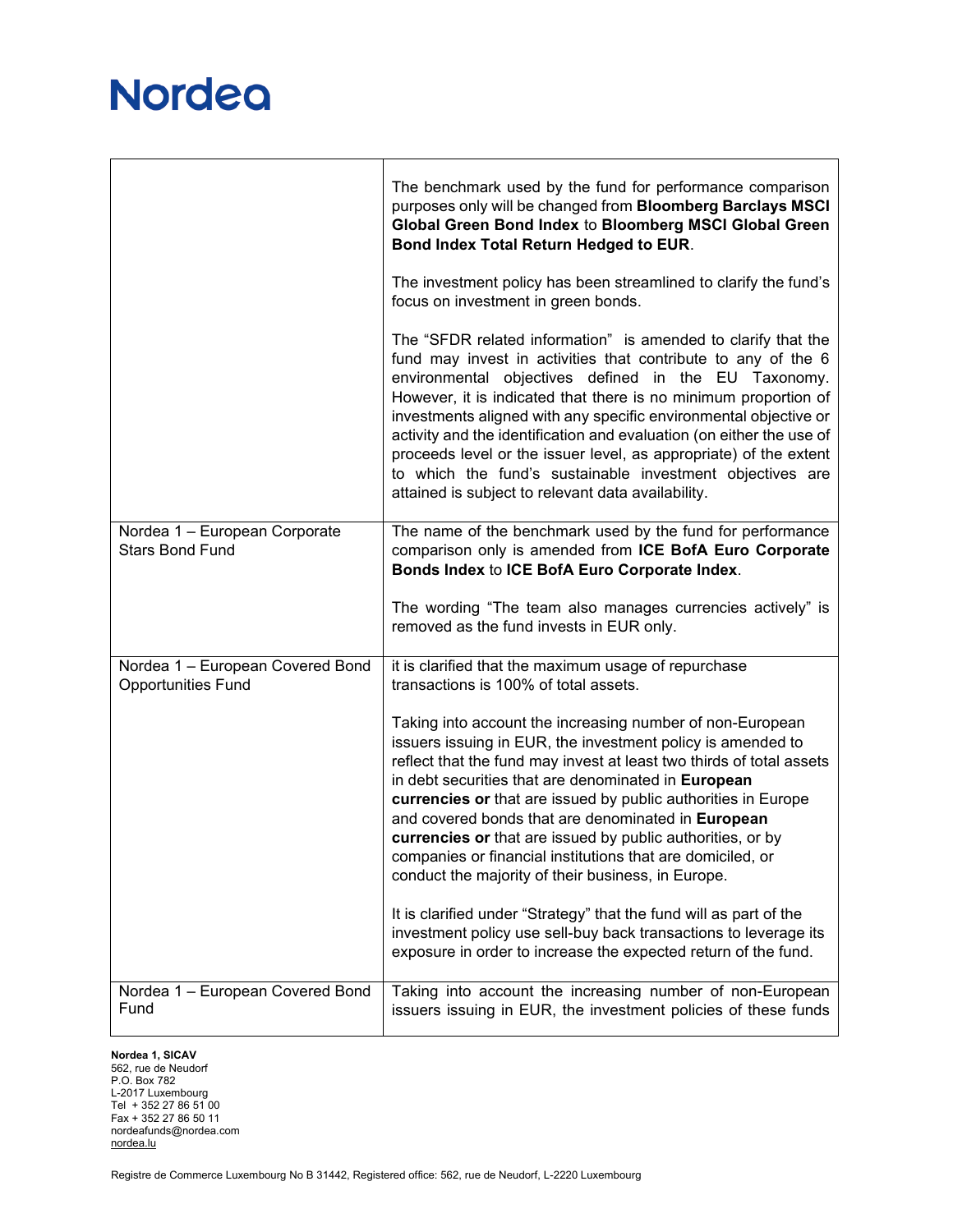| Nordea - Low Duration European<br><b>Covered Bond Fund</b> | are amended to reflect that the funds may invest at least two<br>thirds of total assets in covered bonds that are denominated in<br>European currencies or that are issued by companies or<br>financial institutions that are domiciled, or conduct the majority<br>of their business, in Europe. |             |                                                                                                                                      |
|------------------------------------------------------------|---------------------------------------------------------------------------------------------------------------------------------------------------------------------------------------------------------------------------------------------------------------------------------------------------|-------------|--------------------------------------------------------------------------------------------------------------------------------------|
| Nordea 1 - European High Yield<br><b>Bond Fund</b>         | The fund may invest in, or be exposed to, contingent convertible<br>bonds up to a maximum of 20% of total assets.                                                                                                                                                                                 |             |                                                                                                                                      |
| Nordea 1 - Flexible Credit Fund                            | The management fees were reduced with effect from 1 April<br>2021 as follows:                                                                                                                                                                                                                     |             |                                                                                                                                      |
|                                                            | <b>Share Class</b>                                                                                                                                                                                                                                                                                | <b>From</b> | To                                                                                                                                   |
|                                                            | $\mathbf{I}$                                                                                                                                                                                                                                                                                      | 0,850%      | 0,650%                                                                                                                               |
|                                                            | C                                                                                                                                                                                                                                                                                                 | 0,950%      | 0,750%                                                                                                                               |
|                                                            | Е                                                                                                                                                                                                                                                                                                 | 1,500%      | 1,200%                                                                                                                               |
|                                                            | $\mathsf{P}$                                                                                                                                                                                                                                                                                      | 1,500%      | 1,200%                                                                                                                               |
| Nordea 1 - North American High<br><b>Yield Bond Fund</b>   | the fund is exposed mainly to USD.                                                                                                                                                                                                                                                                |             | Currency risk has been removed from "Risk Considerations" as                                                                         |
| Nordea 1 - Renminbi Bond Fund                              | From the Effective Date the fund name will be changed to<br>Nordea 1 - Chinese Bond Fund.<br>The management fees were reduced with effect from 1 June<br>2021 as follows:                                                                                                                         |             |                                                                                                                                      |
|                                                            |                                                                                                                                                                                                                                                                                                   |             |                                                                                                                                      |
|                                                            | <b>Share Class</b>                                                                                                                                                                                                                                                                                | <b>From</b> | To                                                                                                                                   |
|                                                            | $\mathbf{I}$                                                                                                                                                                                                                                                                                      | 0,600%      | 0,500%                                                                                                                               |
|                                                            | Е                                                                                                                                                                                                                                                                                                 | 1,100%      | 1,000%                                                                                                                               |
|                                                            | P                                                                                                                                                                                                                                                                                                 | 1,100%      | 1,000%                                                                                                                               |
| <b>Balanced funds</b>                                      |                                                                                                                                                                                                                                                                                                   |             |                                                                                                                                      |
| Nordea 1 - Balanced Income Fund                            | assets.                                                                                                                                                                                                                                                                                           |             | The fund's investment policy is amended to confirm that the fund<br>targets a net equity exposure in the range of 0% to 25% of total |

**Nordea 1, SICAV** 562, rue de Neudorf P.O. Box 782 L-2017 Luxembourg Tel + 352 27 86 51 00 Fax + 352 27 86 50 11 nordeafunds@nordea.com [nordea.lu](http://www.nordea.lu/)